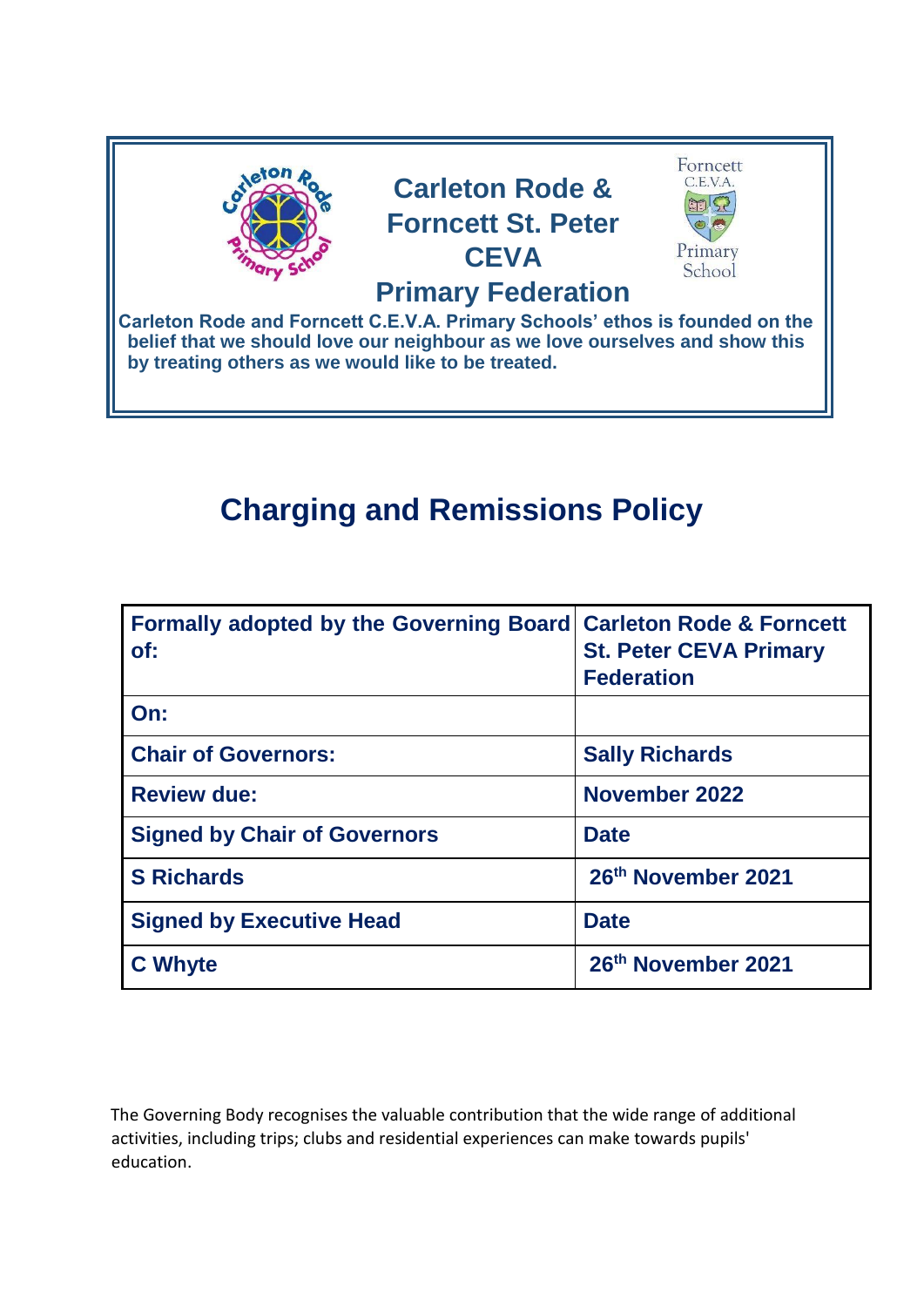# **Charging & Remissions Policy**

The Governing Board aims to promote and provide such activities both as part of a broad and balanced curriculum for the children of the school and as additional optional activities.

## **Charges**

The governing board reserves the right to make a charge in the following circumstances for activities organised by the school:

### Music tuition

Vocal or Instrumental tuition, which is not part of the syllabus for an approved public examination, part of the National Curriculum or is provided under the first access to the key stage 2 Instrumental and Vocal Tuition Programme.

Charges may be made for tuition provided individually or to groups of any size, provided the tuition is provided at the request of the child's parent. No charge may be made in respect of a children who is looked after by the local authority.

#### Ingredients and materials

Ingredients and materials for practical subjects where parents/carers have indicated in advance that they wish to receive the finished articles.

Travel: Schools **cannot** charge for:

- Transporting registered children to or from school premises, where the local education authority has a statutory obligation to provide transport.
- Transporting registered children to other premises where arrangements have been made for children to be educated.
- Transport enabling a child to meet an examination requirement where prepared for that examination at the school.
- Transport provided in connection with an educational visit.

## Board and lodging

Board and lodging will be charged in all cases where a school activity involves children in nights away from home. The charge must not exceed the actual cost.

#### Activities outside school hours

A charge can be made for all non-residential activities, which take place wholly, or more than 50% outside school hours, where the child's participation has been agreed in advance by the parents/carers. The charge can include the cost of travel, entrance fees, insurance, books, equipment and any staff (teaching or non-teaching) engaged specifically for the activity.

Residential trips - a residential trip is deemed to take place outside school hours if the number of 'missed' school sessions is less than 50% of the number of half days taken up by the trip.

For example: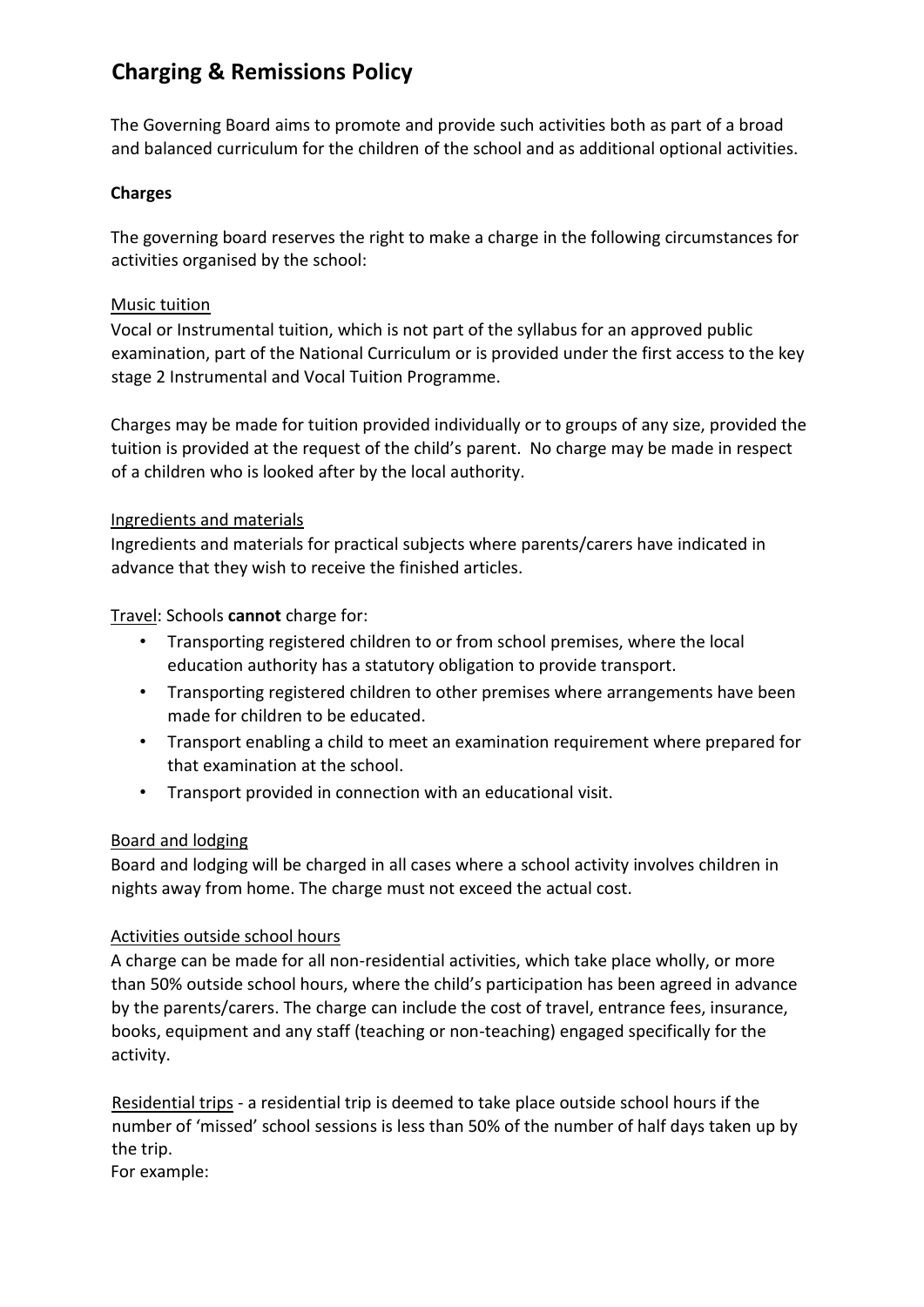# **Charging & Remissions Policy**

Pupils are away from noon on Wednesday to 9pm on Sunday. This counts as 9 half days including 5 school sessions, so the visit is deemed to have taken place during school hours.

Schools **cannot** charge for:

- Education provided on any visit that takes place during school hours.
- Education provided on any visit that takes place outside school hours if it is part of the national curriculum, part of a syllabus for a public examination the pupil is being prepared for at the school or part of religious education.
- Supply teachers to cover for those teachers who are absent from school accompanying children on a residential visit.

Schools can ask parents/carers for voluntary contributions towards the cost of:

- Any activity taking place during school hours
- School Equipment
- General School Funds

Children of parents unwilling or unable to contribute may not be discriminated against. If insufficient voluntary contributions are received, with no alternative method to make up the shortfall, the activity should be cancelled. It is advisable to make parents/cares aware from the outset of the possible cancellation of an activity if insufficient voluntary contributions are received.

Public Examinations - charges are made for the entry of a child for a prescribed examination for which he/she has not been prepared by the school, or where the child entered for examinations in the same subject with two examination boards.

Remission of charges - only parents/cares who are in receipt of Universal Credit (when fully rolled out), Income Support, Working Families' Credit, Disabled Person's Tax Credit or Income Based Job Seekers Allowance are eligible for remission of charges. Remission of charges only applies to board and lodgings charges, which are levied directly by the LA or the school and where they relate to activities, deemed to take place wholly or partly in school hours.

Remission will not apply to such charges when they relate to activities wholly outside school hours, except if the activity is prescribed in a syllabus for a public examination, if it is prescribed by the National Curriculum or fulfils duties relating to Religious Education.

Parents/carers who have difficulty meeting any charges should discuss the matter in confidence with the Executive Headteacher.